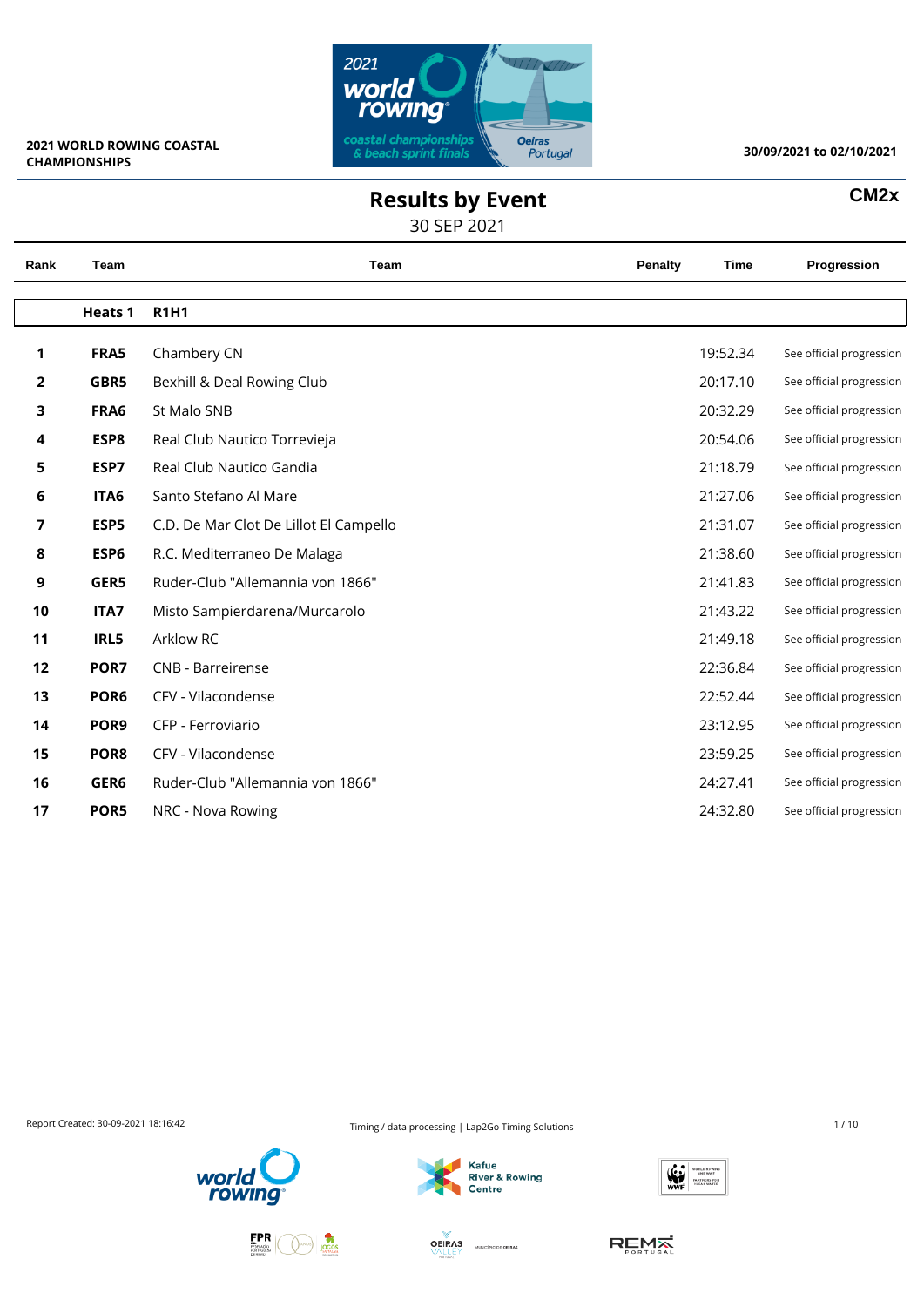

 $\overline{\phantom{0}}$ 

 $\overline{\phantom{0}}$ 

#### **30/09/2021 to 02/10/2021**

**CM1x**

### **Results by Event**

30 SEP 2021

| Rank       | Team             | Team                                    | Penalty | Time     | Progression              |
|------------|------------------|-----------------------------------------|---------|----------|--------------------------|
|            |                  |                                         |         |          |                          |
|            | <b>Heats 1</b>   | <b>R1H1</b>                             |         |          |                          |
| 1          | ESP5             | Reial Club Nautic De Tarragona          |         | 22:45.36 | See official progression |
| 2          | FRA7             | SAINT JEAN DE LUZ UYAT UYAE             |         | 23:05.33 | See official progression |
| 3          | ESP6             | Club Esportiu Olimpic Barcelona         |         | 23:06.64 | See official progression |
| 4          | ESP8             | Real Club Nautico Torrevieja            |         | 24:06.65 | See official progression |
| 5          | ESP7             | Club De Remo Algeciras                  |         | 24:41.38 | See official progression |
| 6          | POR <sub>6</sub> | SCC - Caminhense                        |         | 24:49.78 | See official progression |
| 7          | FRA5             | <b>Bordeaux EN</b>                      |         | 25:35.49 | See official progression |
| 8          | POR8             | CFV - Vilacondense                      |         | 25:39.23 | See official progression |
| 9          | GBR6             | Fishguard & Goodwick Jemima Rowing Club |         | 25:44.12 | See official progression |
| 10         | POR <sub>9</sub> | CNS - Setubalense                       |         | 25:50.28 | See official progression |
| 11         | GBR9             | Fishguard & Goodwick Jemima Rowing Club |         | 27:07.24 | See official progression |
| 12         | GBR5             | Fishguard & Goodwick Jemima Rowing Club |         | 27:55.35 | See official progression |
| 13         | <b>POR13</b>     | CNS - Setubalense                       |         | 28:53.08 | See official progression |
| 14         | <b>POR10</b>     | CFP - Ferroviario                       |         | 29:38.47 | See official progression |
| 15         | <b>POR12</b>     | CNS - Setubalense                       |         | 29:45.35 | See official progression |
| 16         | <b>POR11</b>     | POR - Individual                        |         | 29:47.28 | See official progression |
| 17         | <b>POR15</b>     | CFV - Vilacondense                      |         | 35:52.03 | See official progression |
| <b>DNS</b> | GBR8             | Newark Rowing Club                      |         |          | See official progression |
| <b>DNS</b> | GBR7             | Putney Town Rowing Club                 |         |          | See official progression |
| <b>DNS</b> | JPN5             | Kumamoto Rowing Club                    |         |          | See official progression |
|            |                  |                                         |         |          |                          |

Report Created: 30-09-2021 18:16:42 Timing / data processing | Lap2Go Timing Solutions 2/10









**OEIRAS** | MUNICÍPIO DE OEIRAS

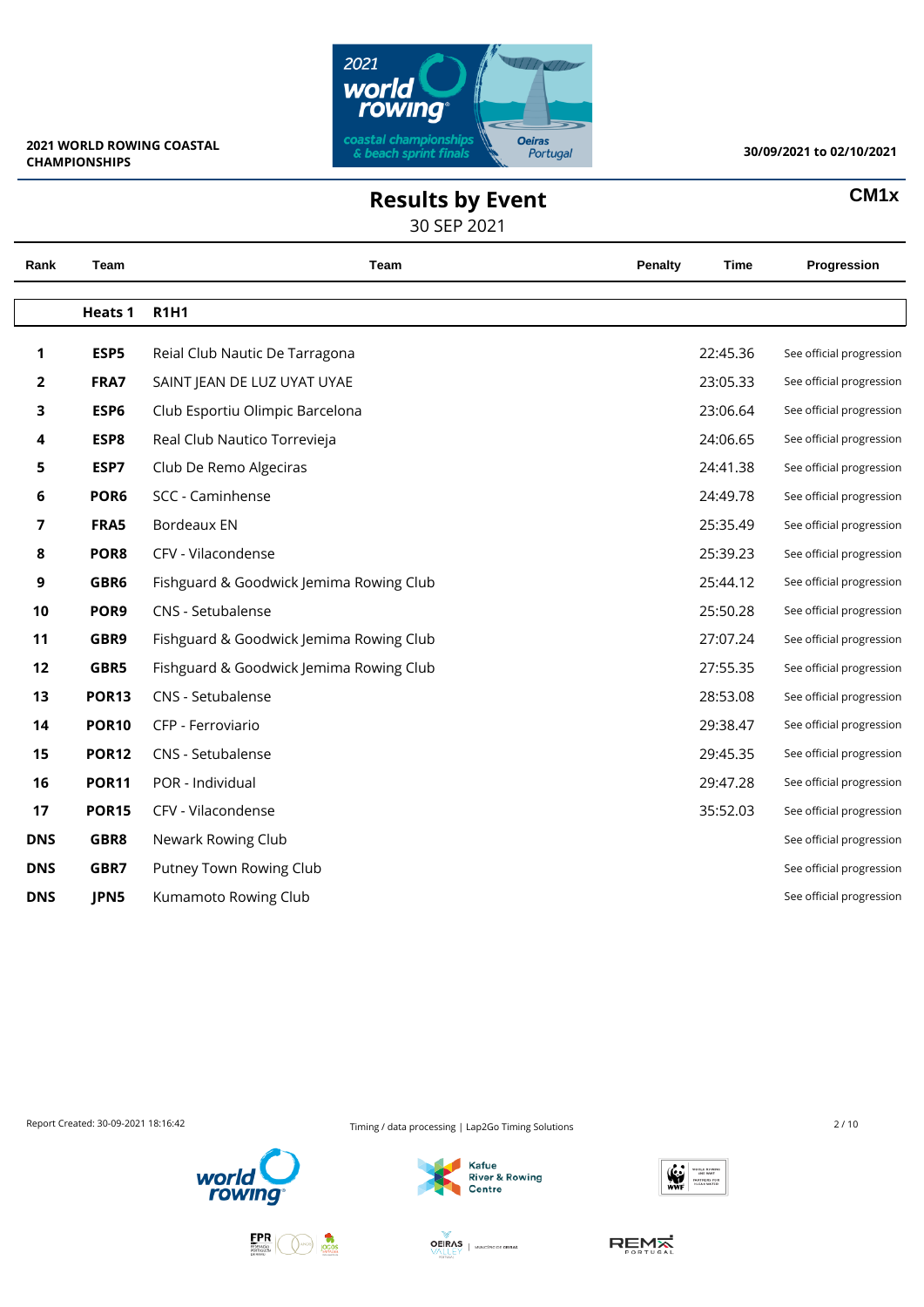

### **Results by Event**

#### 30 SEP 2021

#### **CW4x+**

| Rank           | Team             | Team                       | Penalty | <b>Time</b> | Progression              |
|----------------|------------------|----------------------------|---------|-------------|--------------------------|
|                | <b>Heats</b>     | <b>R2H1</b>                |         |             |                          |
|                |                  |                            |         |             |                          |
| 1              | <b>UKR</b>       | ZCU, National guard        |         | 18:33.94    | See official progression |
| $\overline{2}$ | FRA <sub>2</sub> | Libourne CN                |         | 18:48.04    | See official progression |
| 3              | IRL5             | Killorglin RC              |         | 19:09.43    | See official progression |
| 4              | USA <sub>2</sub> | Great Miami Rowing Center  |         | 19:52.87    | See official progression |
| 5              | <b>RUS</b>       | SHVSM VVS                  |         | 20:02.98    | See official progression |
| 6              | ESP <sub>2</sub> | Club Nautico Sevilla       |         | 20:15.51    | See official progression |
| 7              | <b>EGY</b>       | Egyptian Rowing Federation |         | 20:40.52    | See official progression |
| 8              | ESP4             | Real Club Nautico Calpe    |         | 20:48.53    | See official progression |
| 9              | IRL1             | Castletownshend RC         |         | 20:57.06    | See official progression |
| 10             | FRA4             | St Malo SNB                |         | 21:20.49    | See official progression |
| 11             | IRL3             | Castletownbere RC          |         | 21:39.53    | See official progression |
| 12             | GBR1             | Jersey Rowing Club         |         | 21:46.35    | See official progression |
| 13             | ESP6             | Real Club Nautico Gandia   |         | 22:11.81    | See official progression |
| 14             | GER1             | Ruderklub Flensburg e.V.   |         | 23:18.92    | See official progression |
| 15             | GBR3             | Christchurch Rowing Club   |         | 24:09.44    | See official progression |
| 16             | <b>NED</b>       | NED (KWVL1)                |         | 24:11.68    | See official progression |
| 17             | POR <sub>3</sub> | CFP - Ferroviario          |         | 28:56.84    | See official progression |
|                |                  |                            |         |             |                          |

Report Created: 30-09-2021 18:16:42 Timing / data processing | Lap2Go Timing Solutions 3/10







**OEIRAS** | MUNICÍPIO DE OEIRAS

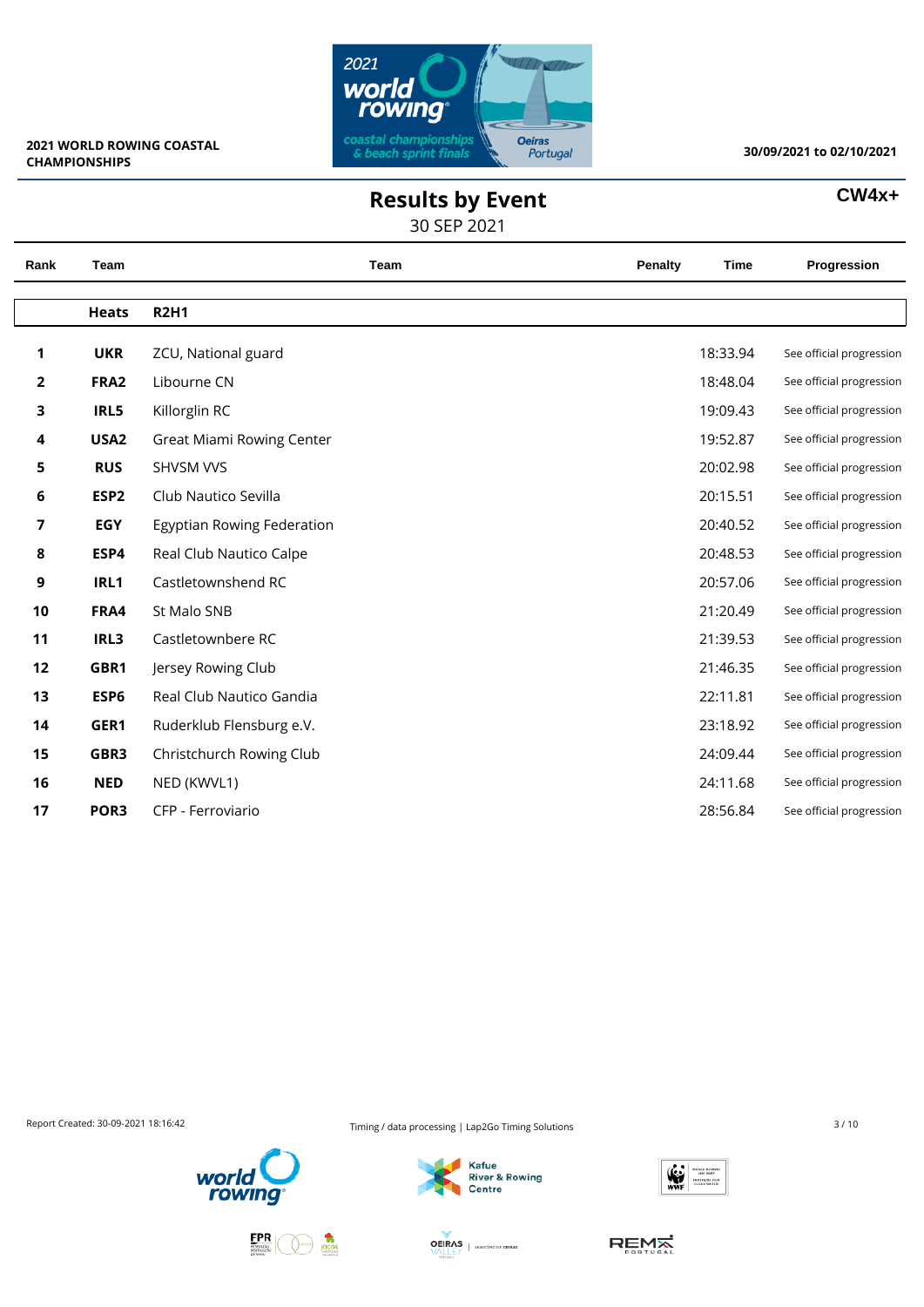

**CM2x**

## **Results by Event**

30 SEP 2021

| Rank | Team             | Team                                        | Penalty | <b>Time</b> | Progression              |
|------|------------------|---------------------------------------------|---------|-------------|--------------------------|
|      | <b>Heats 2</b>   | <b>R2H1</b>                                 |         |             |                          |
| 1    | NOR1             | Norske Studenters Roklub                    |         | 18:46.12    | See official progression |
| 2    | FIN1             | <b>NRC</b>                                  |         | 19:10.27    | See official progression |
| 3    | ESP <sub>2</sub> | R.C. Mediterraneo De Malaga                 |         | 19:21.87    | See official progression |
| 4    | GBR3             | UL Tyrian club                              |         | 19:28.49    | See official progression |
| 5    | GER2             | Stuttgarter Rudergesellschaft von 1899 e.V. |         | 19:30.92    | See official progression |
| 6    | ESP8             | Real Club Nautico Torrevieja                |         | 19:47.87    | See official progression |
| 7    | POR <sub>2</sub> | CNIDH - Infante                             |         | 20:12.94    | See official progression |
| 8    | MON1             | SN Monaco                                   |         | 20:17.21    | See official progression |
| 9    | <b>TUN</b>       | ASL                                         |         | 20:21.73    | See official progression |
| 10   | GIB              | <b>GARA</b>                                 |         | 20:30.70    | See official progression |
| 11   | FRA4             | Cassis AC                                   |         | 20:50.55    | See official progression |
| 12   | UKR2             | ZCU, Burevisnyk                             |         | 21:15.38    | See official progression |
| 13   | <b>CRO</b>       | RC Val                                      |         | 21:30.10    | See official progression |
| 14   | ESP5             | C.D. De Mar Clot De Lillot El Campello      |         | 21:43.26    | See official progression |
| 15   | ITA3             | Telimar                                     |         | 21:49.78    | See official progression |
| 16   | FRA5             | Chambery CN                                 |         | 22:37.06    | See official progression |
| 17   | ITA7             | Misto Sampierdarena/Murcarolo               |         | 22:41.01    | See official progression |
| 18   | POR <sub>6</sub> | CFV - Vilacondense                          |         | 23:04.30    | See official progression |
| 19   | IRL <sub>2</sub> | Kilmacsimon RC                              |         | 24:27.24    | See official progression |
| 20   | SUI <sub>2</sub> | Ruderclub Zuerich                           |         | 27:48.11    | See official progression |
|      |                  |                                             |         |             |                          |

Report Created: 30-09-2021 18:16:42 **Timing / data processing | Lap2Go Timing Solutions** 4 / 10







**OEIRAS** | MANCIPIODE OEIRAS

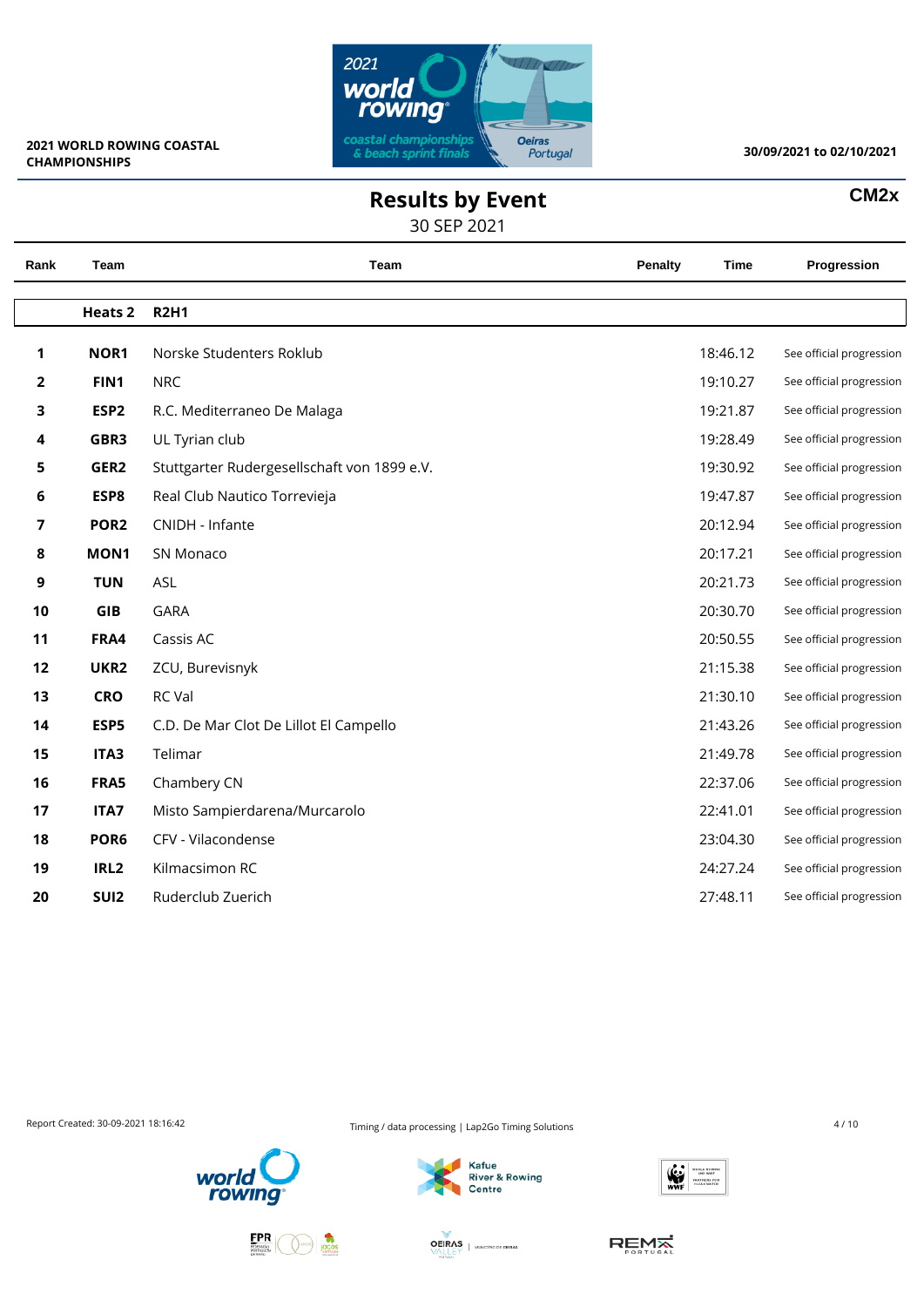

**CW1x**

# **Results by Event**

30 SEP 2021

| Rank           | Team             | Team                                   | Penalty | <b>Time</b> | Progression              |
|----------------|------------------|----------------------------------------|---------|-------------|--------------------------|
|                | <b>Heats</b>     | <b>R2H1</b>                            |         |             |                          |
| 1              | FRA1             | Hendaye Endaika                        |         | 23:13.08    | See official progression |
| $\overline{2}$ | <b>SWE</b>       | Helsingborg                            |         | 23:21.56    | See official progression |
| 3              | <b>UKR</b>       | Concorde                               |         | 24:05.36    | See official progression |
| 4              | IRL1             | Arklow RC                              |         | 24:52.22    | See official progression |
| 5              | IRL3             | Castletownbere RC                      |         | 25:11.30    | See official progression |
| 6              | ESP4             | R.C. Mediterraneo De Malaga            |         | 25:17.49    | See official progression |
| $\overline{7}$ | AUT2             | VST Volkermarkt                        |         | 25:38.88    | See official progression |
| 8              | USA <sub>2</sub> | Park City Rowing Academy               |         | 26:37.16    | See official progression |
| 9              | GBR7             | <b>Exmouth Rowing Club</b>             |         | 26:42.05    | See official progression |
| 10             | ESP <sub>2</sub> | C.D. De Mar Clot De Lillot El Campello |         | 27:08.35    | See official progression |
| 11             | GBR3             | BTC Southampton Rowing Club            |         | 27:20.59    | See official progression |
| 12             | POR <sub>2</sub> | CNIDH - Infante                        |         | 27:29.38    | See official progression |
| 13             | GER2             | Ruder-Club "Allemannia von 1866"       |         | 27:55.84    | See official progression |
| 14             | GBR1             | Llanion Warriors Rowing Club           |         | 28:11.20    | See official progression |
| 15             | POR4             | CFV - Vilacondense                     |         | 47:41.46    | See official progression |
| <b>DNF</b>     | IRL5             | Killorglin RC                          |         |             | See official progression |

Report Created: 30-09-2021 18:16:42 Timing / data processing | Lap2Go Timing Solutions 5/10







**OEIRAS** | MUNICÍPIO DE OEIRAS

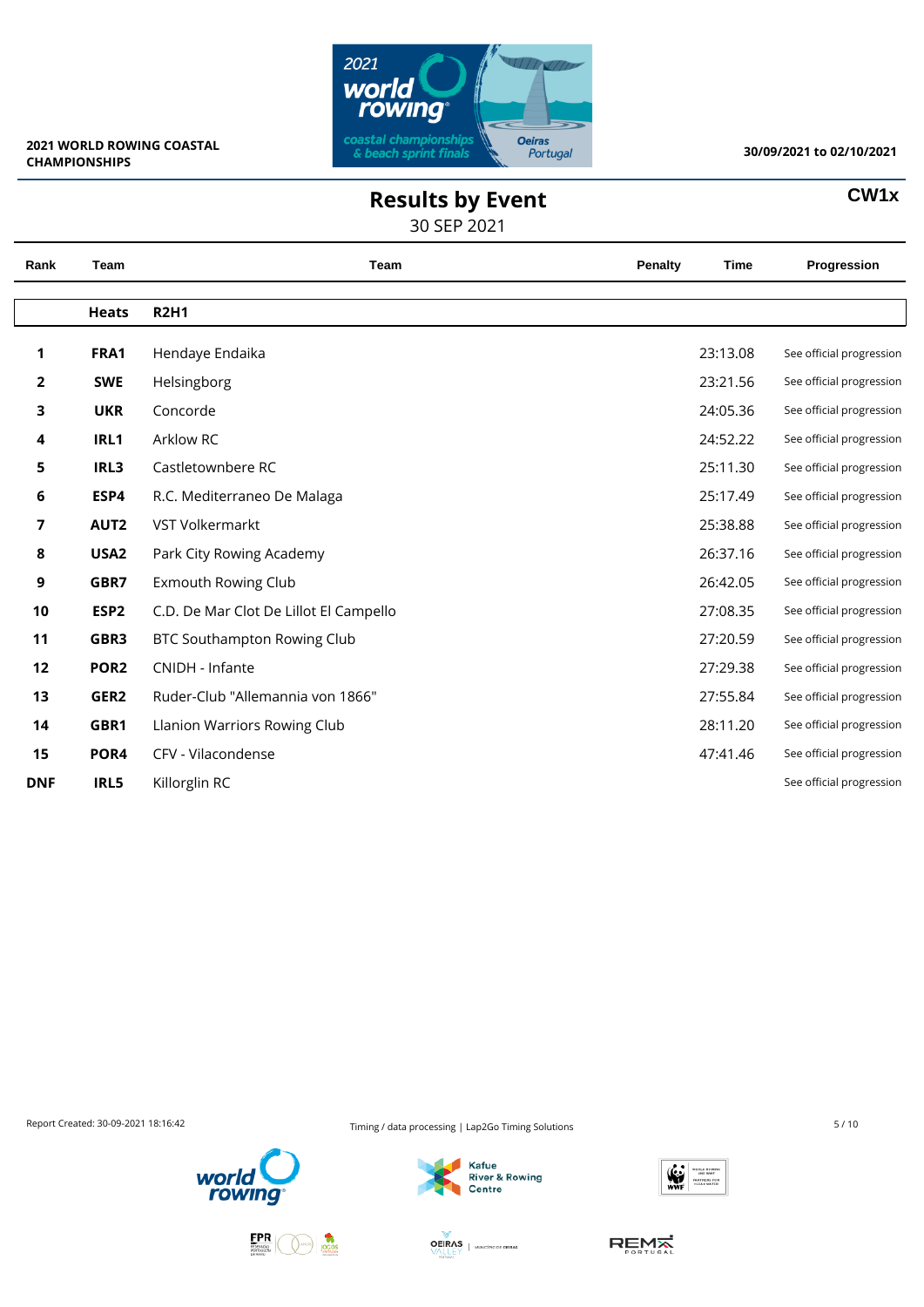

### **Results by Event**

30 SEP 2021

| W4x |  |
|-----|--|
|-----|--|

| Rank         | Team             | Team                             | <b>Penalty</b> | <b>Time</b> | Progression              |
|--------------|------------------|----------------------------------|----------------|-------------|--------------------------|
|              | <b>Heats</b>     | <b>R2H2</b>                      |                |             |                          |
| 1            | ESP1             | R.C. Mediterraneo De Malaga      |                | 19:33.18    | See official progression |
| $\mathbf{2}$ | GBR4             | UL Tyrian club                   |                | 20:07.50    | See official progression |
| 3            | FRA3             | Chambery CN                      |                | 20:15.46    | See official progression |
| 4            | <b>DEN</b>       | <b>DSR</b>                       |                | 20:21.02    | See official progression |
| 5            | ESP3             | R.C. Regatas De Alicante         |                | 20:46.38    | See official progression |
| 6            | <b>MON</b>       | SN Monaco                        |                | 20:56.59    | See official progression |
| 7            | IRL <sub>2</sub> | Cairndhu RC                      |                | 21:16.89    | See official progression |
| 8            | FRA5             | Cassis AC                        |                | 21:27.66    | See official progression |
| 9            | ESP5             | Real Club Nautico Torrevieja     |                | 22:13.07    | See official progression |
| 10           | GER2             | Ruder-Club "Allemannia von 1866" |                | 22:25.48    | See official progression |
| 11           | SUI              | Ruderclub Zuerich                |                | 22:27.90    | See official progression |
| 12           | GBR2             | Runcorn Rowing Club              |                | 23:34.68    | See official progression |
| 13           | POR <sub>2</sub> | NRC - Nova Rowing                |                | 23:48.69    | See official progression |
| 14           | USA1             | Bair Island Aquatic Center       |                | 23:54.03    | See official progression |
| 15           | POR4             | ANL - Assoc Naval Lisboa         |                | 23:59.05    | See official progression |
| 16           | FRA1             | Cassis AC                        |                | 24:05.80    | See official progression |
| 17           | IRL4             | Passage West RC                  |                | 27:17.24    | See official progression |
|              |                  |                                  |                |             |                          |

Report Created: 30-09-2021 18:16:42 **Timing / data processing | Lap2Go Timing Solutions** 6 / 10









**OEIRAS** | MUNICÍPIO DE OEIRAS

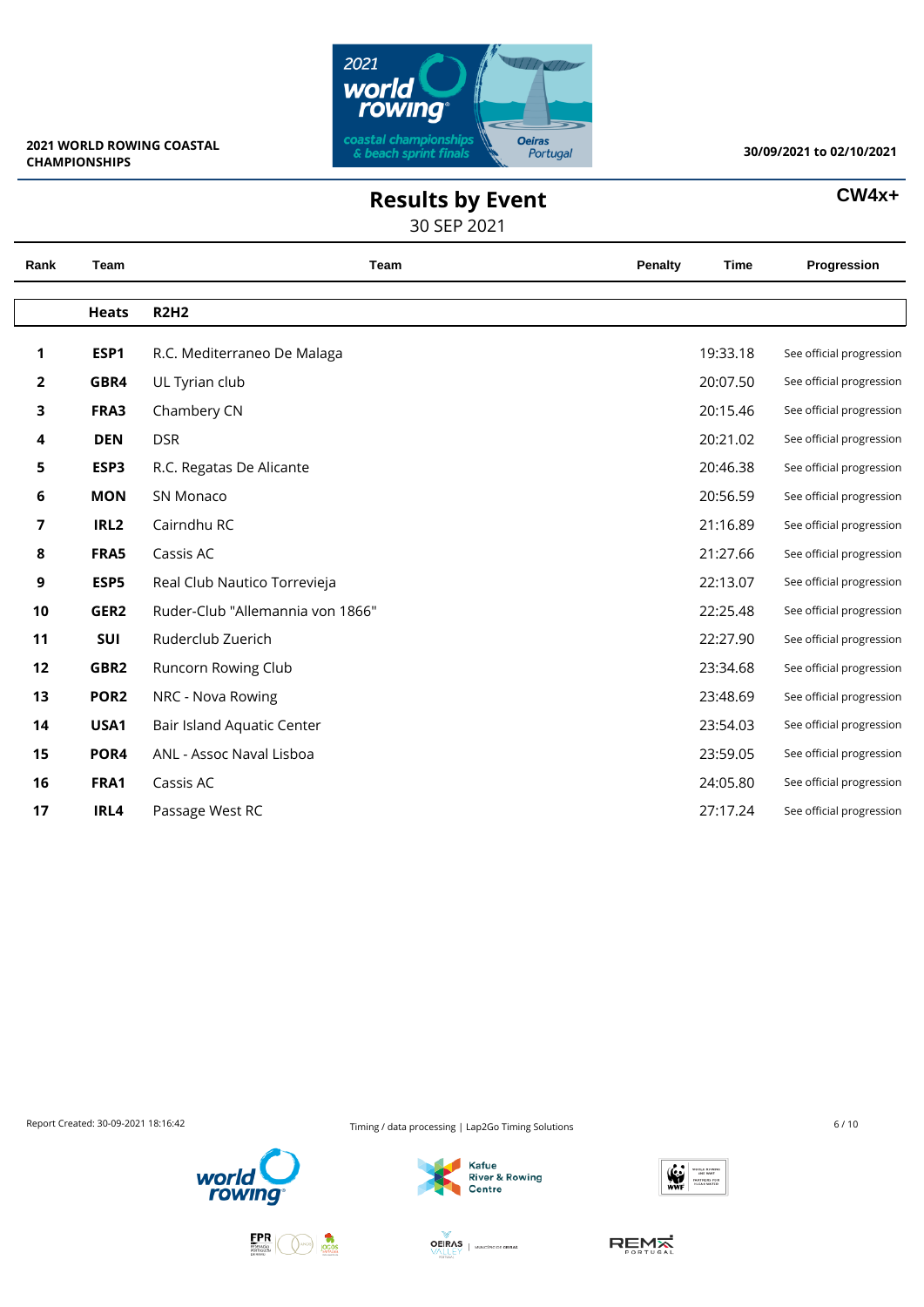

 $\overline{\phantom{0}}$ 

 $\overline{\phantom{a}}$ 

#### **30/09/2021 to 02/10/2021**

**CM2x**

## **Results by Event**

30 SEP 2021

| Rank | <b>Team</b>      | Team                                           | <b>Penalty</b> | <b>Time</b> | Progression              |
|------|------------------|------------------------------------------------|----------------|-------------|--------------------------|
|      | <b>Heats 2</b>   | <b>R2H2</b>                                    |                |             |                          |
| 1    | SWE1             | Stocholm/Hoganas                               |                | 18:59.71    | See official progression |
| 2    | GBR5             | Bexhill & Deal Rowing Club                     |                | 19:19.24    | See official progression |
| 3    | GER3             | SRR Sportschule im Olympiapark Poelchau-Schule |                | 19:26.45    | See official progression |
| 4    | POR <sub>3</sub> | <b>Fluvial Portuense</b>                       |                | 19:40.51    | See official progression |
| 5    | ESP3             | Club Remo Do Mino                              |                | 19:57.09    | See official progression |
| 6    | <b>AUT</b>       | <b>LIA WIEN</b>                                |                | 19:58.80    | See official progression |
| 7    | ITA4             | Gs Speranza                                    |                | 20:10.94    | See official progression |
| 8    | FIN <sub>2</sub> | Takon Soutajat                                 |                | 20:16.10    | See official progression |
| 9    | MON <sub>2</sub> | SN Monaco                                      |                | 20:30.91    | See official progression |
| 10   | <b>USA</b>       | New Orleans Rowing Club                        |                | 20:55.42    | See official progression |
| 11   | ESP6             | R.C. Mediterraneo De Malaga                    |                | 20:56.57    | See official progression |
| 12   | IRL5             | Arklow RC                                      |                | 21:35.21    | See official progression |
| 13   | ESP7             | Real Club Nautico Gandia                       |                | 21:44.23    | See official progression |
| 14   | GBR1             | <b>Hollowell Scullers</b>                      |                | 22:09.44    | See official progression |
| 15   | <b>UAE</b>       | Hamriyah Cultural and Sports Club              |                | 22:54.50    | See official progression |
| 16   | <b>DEN</b>       | <b>DSR</b>                                     |                | 22:59.71    | See official progression |
| 17   | IRL3             | Kilurin/Kilmacsimon                            |                | 23:43.09    | See official progression |
| 18   | NOR <sub>2</sub> | Norske Studenters Roklub                       |                | 24:13.65    | See official progression |
| 19   | GBR4             | City of Bristol Rowing Club                    |                | 24:14.77    | See official progression |
| 20   | <b>GRE</b>       | <b>Omilos Filon Thalassis</b>                  |                | 30:30.83    | See official progression |
|      |                  |                                                |                |             |                          |

Report Created: 30-09-2021 18:16:42 Timing / data processing | Lap2Go Timing Solutions 7/10







**OEIRAS** | MANCIPIODE OEIRAS

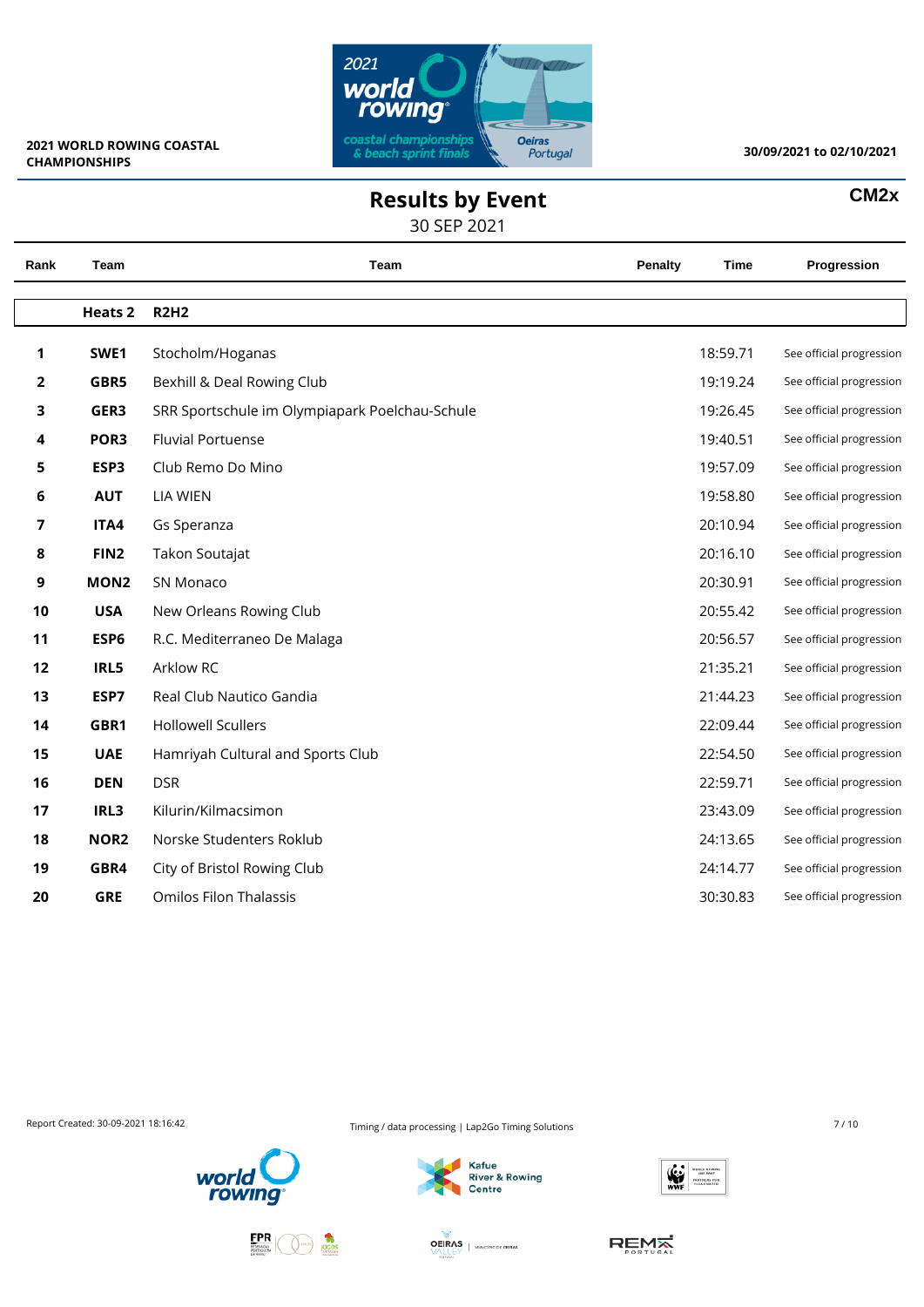

**CW1x**

# **Results by Event**

30 SEP 2021

| Rank           | Team             | Team                                    | Penalty | <b>Time</b> | Progression              |
|----------------|------------------|-----------------------------------------|---------|-------------|--------------------------|
|                | <b>Heats</b>     | <b>R2H2</b>                             |         |             |                          |
| 1              | ITA1             | Carabinieri                             |         | 23:06.22    | See official progression |
| $\overline{2}$ | <b>TUN</b>       | <b>TUN</b>                              |         | 23:38.03    | See official progression |
| 3              | AUT1             | Alemania                                |         | 24:18.47    | See official progression |
| 4              | IRL <sub>2</sub> | Arklow RC                               |         | 24:23.14    | See official progression |
| 5              | ESP1             | Itsasoko Ama                            |         | 25:52.15    | See official progression |
| 6              | ESP3             | R.C. Mediterraneo De Malaga             |         | 26:15.58    | See official progression |
| 7              | ESP5             | Reial Club Maritim De Barcelona         |         | 27:07.74    | See official progression |
| 8              | FRA <sub>2</sub> | Libourne CN                             |         | 27:15.15    | See official progression |
| 9              | IRL4             | Galley Flash RC                         |         | 27:21.66    | See official progression |
| 10             | USA1             | Bair Island Aquatic Center              |         | 27:26.33    | See official progression |
| 11             | USA4             | Newport Aquatic Center (NAC)            |         | 28:14.13    | See official progression |
| 12             | GBR2             | Christchurch Rowing Club                |         | 28:58.79    | See official progression |
| 13             | GER1             | Erster Coastal Ruderclub Hamburg e.V.   |         | 29:36.09    | See official progression |
| 14             | POR <sub>3</sub> | SCC - Caminhense                        |         | 33:10.47    | See official progression |
| 15             | POR5             | ANL - Assoc Naval Lisboa                |         | 35:36.37    | See official progression |
| 16             | GBR5             | Fishguard & Goodwick Jemima Rowing Club |         | 36:14.45    | See official progression |
| 17             | <b>GRE</b>       | <b>Omilos Filon Thalassis</b>           |         | 36:56.93    | See official progression |

Report Created: 30-09-2021 18:16:42 Timing / data processing | Lap2Go Timing Solutions 8/10







**OEIRAS** | MUNICÍPIO DE OEIRAS

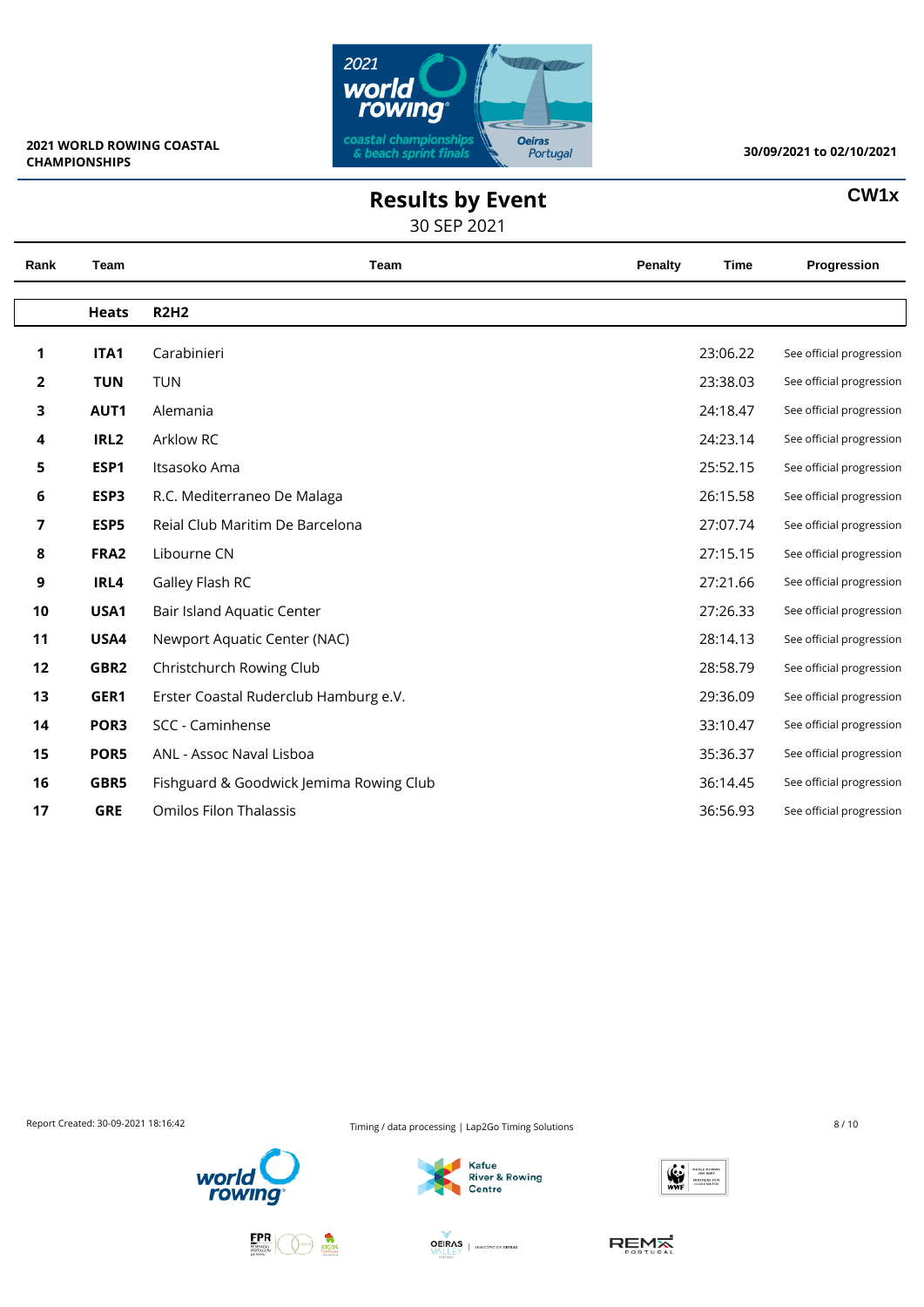

**CM2x**

# **Results by Event**

30 SEP 2021

| Rank | Team             | Team                                              | <b>Penalty</b> | Time     | Progression              |
|------|------------------|---------------------------------------------------|----------------|----------|--------------------------|
|      | <b>Heats 2</b>   | <b>R2H3</b>                                       |                |          |                          |
| 1    | ITA1             | Canottieri Padova                                 |                | 18:58.18 | See official progression |
| 2    | ESP1             | Real Circulo De Labradores De Sevilla             |                | 19:33.40 | See official progression |
| 3    | POR <sub>1</sub> | CNS - Setubalense                                 |                | 19:40.45 | See official progression |
| 4    | FRA1             | Corbeil ASCE 91                                   |                | 19:54.18 | See official progression |
| 5    | FRA6             | St Malo SNB                                       |                | 20:02.63 | See official progression |
| 6    | <b>BEL</b>       | <b>RCAE</b>                                       |                | 20:06.65 | See official progression |
| 7    | SWE <sub>2</sub> | Kungalv                                           |                | 20:16.44 | See official progression |
| 8    | UKR1             | Concorde                                          |                | 20:17.35 | See official progression |
| 9    | GER1             | Regattaverband Ems-Jade-Weser/Team Nord-West e.V. |                | 20:40.37 | See official progression |
| 10   | <b>NED</b>       | <b>KNRB</b>                                       |                | 20:45.51 | See official progression |
| 11   | ITA6             | Santo Stefano Al Mare                             |                | 21:13.96 | See official progression |
| 12   | GER4             | Ruderklub Flensburg e.V.                          |                | 21:19.95 | See official progression |
| 13   | ESP4             | Club Maritimo Linense                             |                | 21:55.93 | See official progression |
| 14   | GER5             | Ruder-Club "Allemannia von 1866"                  |                | 22:26.12 | See official progression |
| 15   | POR4             | AAC - Academica                                   |                | 23:32.85 | See official progression |
| 16   | GBR2             | Thames RC & Abingdon RC                           |                | 23:33.76 | See official progression |
| 17   | <b>JPN</b>       | Kumamoto Rowing Club                              |                | 23:47.22 | See official progression |
| 18   | POR7             | CNB - Barreirense                                 |                | 24:57.73 | See official progression |
| 19   | POR9             | CFP - Ferroviario                                 |                | 25:29.97 | See official progression |
| 20   | IRL1             | St Michaels Dun Laoghaire                         |                | 26:22.13 | See official progression |

Report Created: 30-09-2021 18:16:42 Timing / data processing | Lap2Go Timing Solutions 9/10







**OEIRAS** | MUNICÍPIO DE OEIRAS